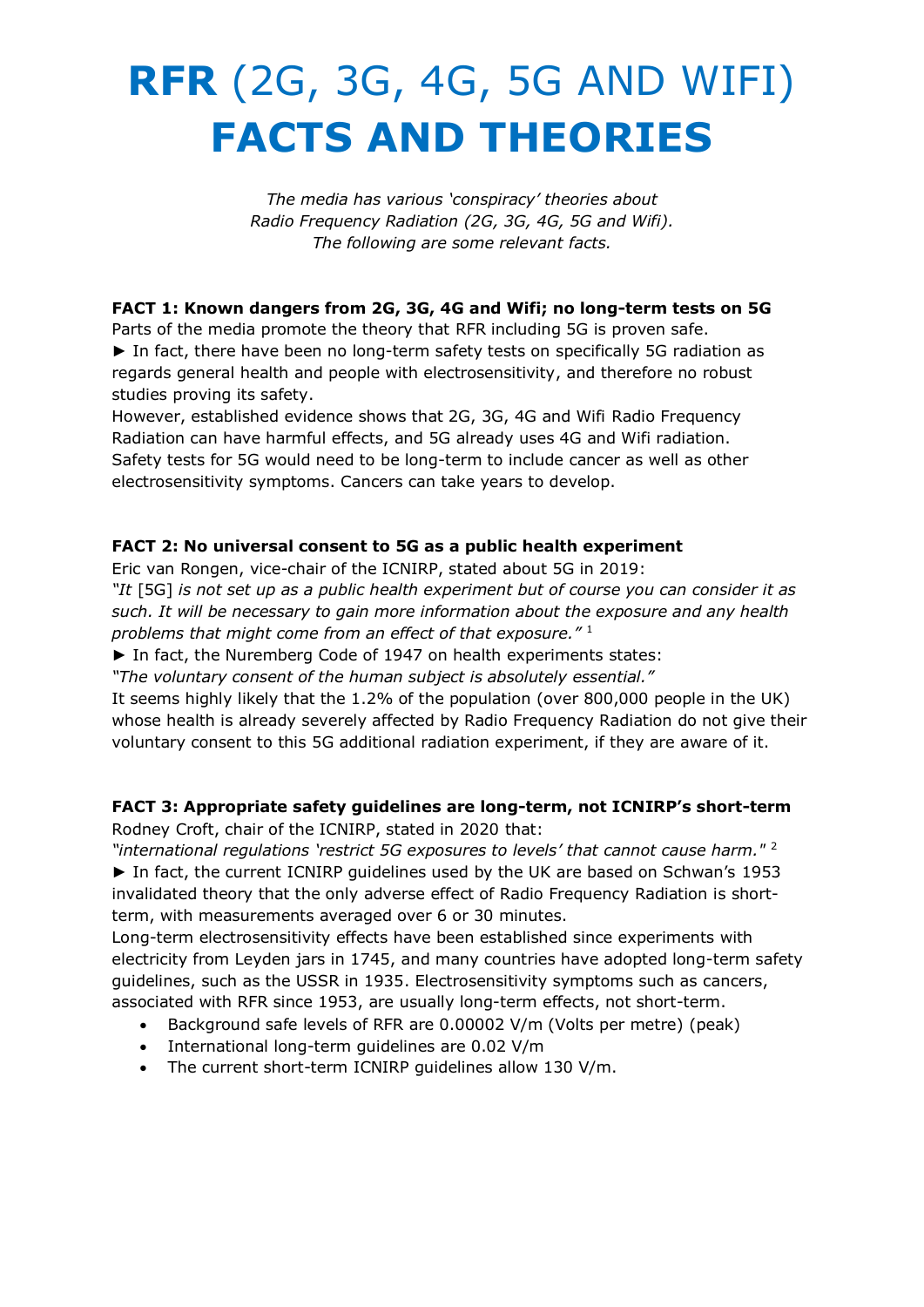*\_\_\_\_\_\_\_\_\_\_\_\_\_\_\_\_\_\_\_\_\_\_\_\_\_\_\_\_\_\_\_\_\_\_\_\_\_\_\_\_\_\_\_\_\_\_\_\_\_\_\_\_\_\_\_\_\_\_\_\_\_\_\_\_\_\_\_\_\_\_*

# **FACT 4: Appropriate safety guidelines are non-thermal, not ICNIRP's thermal**

Some media promote the theory that heating is the only adverse effect, as in the current ICNIRP guidelines used by the UK, and that, therefore, tests of UK 5G base stations found radiation levels *"at 'tiny fractions' of safe* [ICNIRP] *limits"*. 3

► In fact, the current ICNIRP guidelines are based on Schwan's 1953 heating theory, but this theory has long been invalidated. In 1930 it was shown that the primary effects of RFR are non-thermal, with heating secondary.

All electrosensitivity effects, which were established in 1932 among radio workers and known since 1745 when electricity from Leyden jars was first used, are non-thermal. These include cancers, associated with RFR since 1953.

RFR was classified by the World Health Organisation's IARC in 2011 as a 2B human carcinogen based on cancers caused by non-thermal mobile phone use.

- Background safe levels of RFR are 0.00001  $\mu$ W/m<sup>2</sup> (microWatts per metre squared)
- International long-term quidelines are  $1 \mu W/m^2$
- The current short-term ICNIRP quidelines allow  $40,000,000 \mu W/m^2$

## **FACT 5: Confusion between Electrosensitivity and Electrophobia**

Some of the media promotes the theory that Electrosensitivity is the same as Electrophobia. The World Health Organization in 2004 renamed Electrosensitivity as Idiopathic Environmental Intolerance attributed to Electromagnetic Fields (IEI-EMF), but suggested it was not a physical but a psychological condition based on a nocebo effect. ► In fact, this theory conflates two separate conditions:

• **Electrosensitivity, a physical biological intolerance.**

Electrosensitivity has been established as a physical condition since the 1740s. It was proved by subjects with 100% accuracy in blinded provocation studies from 1991, accepted under ICD-10 as El-Allergy in 2000, specifically listed as a functional impairment in Sweden in 2000 and followed by Canada and the USA, and recognised by courts worldwide, including the UK, from 2012.

## • **Electrophobia, a psychological nocebo effect.** Electrophobia has been established since 1903, first as radiophobia and then renamed as Electrophobia in 1989. It requires prior cognitive conditioning.

Only about 1% of people with Electrosensitivity also have Electrophobia. Scientific evidence shows that the two conditions are different:

- The blind, unaware and children without prior cognitive conditioning can have Electrosensitivity but cannot have Electrophobia.
- Electrosensitivity has been shown to relate to a wide range of objective biomarkers, such as in ultrasonic cerebral tomosphygmography for cerebral blood perfusion changes, brain injuries evident in 3d fMRI scans, melatonin and histamine levels, and genetic haplotypes.

In contrast, none of these biomarkers has been shown to apply to Electrophobia.

## **FACT 6: Non-ionising radiation, as well as ionising radiation, can cause biological effects and lead, directly or indirectly, to cancer**

Some parts of the media promote the theory that, because non-ionising radiation does not displace electrons like ionising radiation, non-ionising radiation does not cause biological effects, including electrosensitivity and its symptoms like cancer.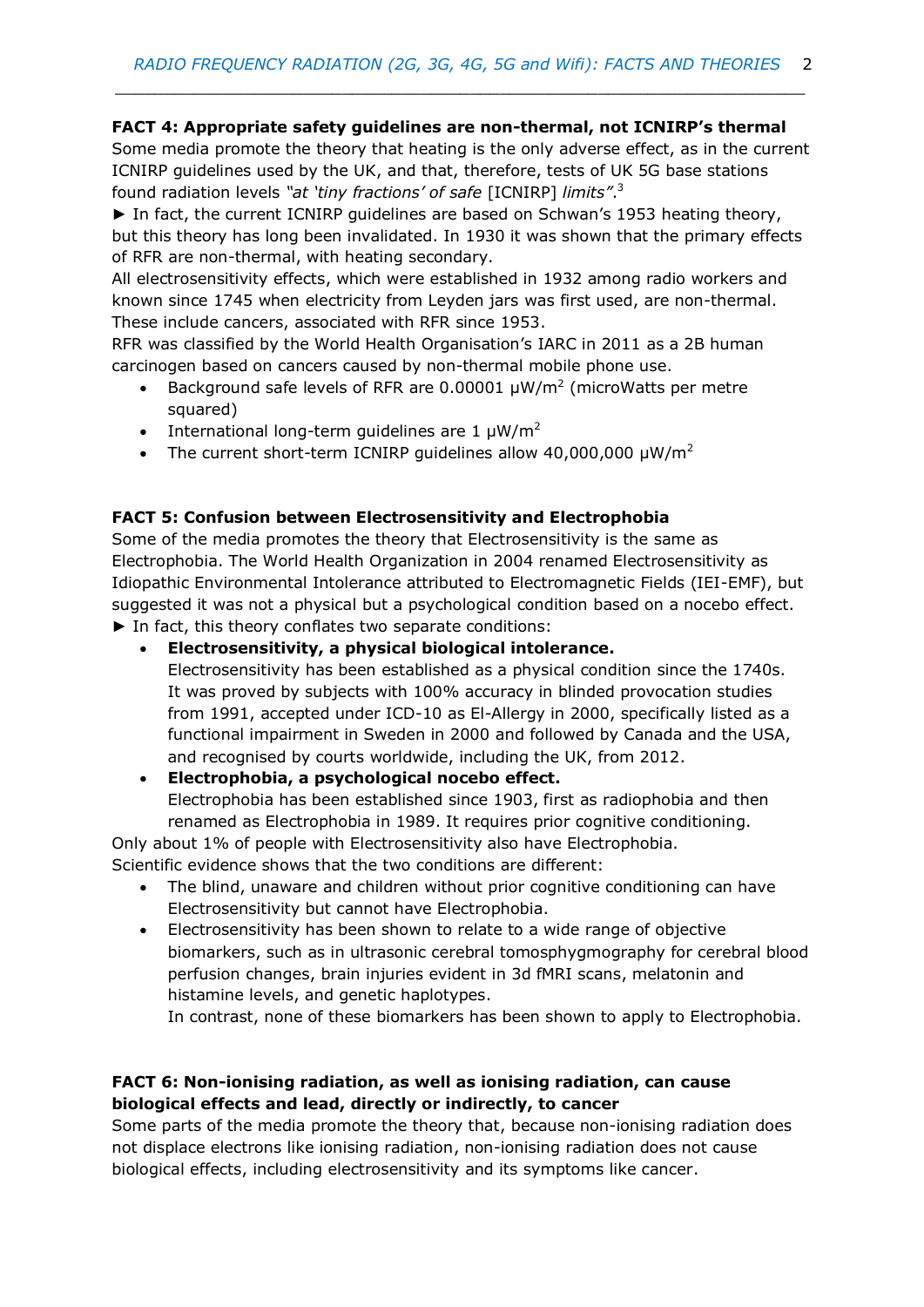$\blacktriangleright$  In fact, it has been known since the 18<sup>th</sup> century that non-ionising radiation can cause adverse biological effects at non-thermal levels. Sunlight is mainly non-ionising radiation yet it can cause cancer. Extremely low frequency fields, with much less energy than sunlight, have been known since 1979 to be capable of causing cancer.

*\_\_\_\_\_\_\_\_\_\_\_\_\_\_\_\_\_\_\_\_\_\_\_\_\_\_\_\_\_\_\_\_\_\_\_\_\_\_\_\_\_\_\_\_\_\_\_\_\_\_\_\_\_\_\_\_\_\_\_\_\_\_\_\_\_\_\_\_\_\_*

- Since 1954 it has been established that all humans are electrosensitive at a subconscious level to geomagnetic events. Brainwaves are entrained to natural EMFs.
- Since 1745, when electricity from Leyden jars was first used, it has been known that some humans are more electrically sensitive than others at a conscious level. Up to 79% of the population (53 million in the UK) can be sensitive with adverse effects, as shown by surveys of symptoms like disturbed sleep or cancers among people living closer to a phone mast compared with further away.
- The use of electricity, from 1745 with Leyden jars, has also shown that some humans can become very sensitive to electric fields at a conscious level and develop hypersensitivity. This includes the 1.2% (over 800,000 in the UK) severely affected.
- Probably 99% of cancer deaths are caused by non-ionising agents and only 1% by ionising radiation.
- The many non-ionising EMF and RFR mechanisms and pathways established over the last 70 years include: radical pairs, spin resonance and coherence, ion forcedoscillation, polarisation, subtle energy fields, retinal sensors responding to a single light photon, magnetic field bystander effects, frequency 'windows', genomic instability, epigenetic effects, gene expression, voltage-gated ion channels, cryptochromes, magnetite and iron, the vagal nerve, demyelination, histamine degranulation, melatonin reduction, Hsp70, free radicals, nitric oxide, reactive oxygen species, oxidative stress, inflammation, antioxidants, lymphocytes, cerebral blood perfusion, DNA repair genes and genetic haplotypes.

All of these can lead to established non-ionising EMF effects which include cancers, electrosensitivity, infertility, and cardiovascular and neurological harm.

#### **FACT 7: EMFs and RFR can affect the immune system**

Eric van Rongen, vice-chair of the ICNIRP, stated in 2020 that *"it's physically impossible for 5G to weaken your immune system to make you more susceptible to infection." 4*

► In fact, people with chronic inflammation or disease can be more vulnerable to the effects of EMFs, as known for over a century. It has been shown since 1960 that EMFs can affect parts of the immune system. In diseased animals exposed to millimetre RFR, a 1977 study found antibodies reduced by 33% and mortality increased by up to 40%.

In addition, parts of the media deny that epidemics can relate to electromagnetic fields.  $\blacktriangleright$  In fact, many people are unaware that since the 18<sup>th</sup> century some scientists have linked the incidence of some epidemics with the occurrence of sunspots and atmospheric electromagnetic fields, but this is a complex area of evolving interdisciplinary science.

#### **Technical differences between 2G/3G/4G and 5G**

#### • **Beam-forming:**

5G uses beam-forming and pulsed modulations, similar to radar. These cause a high intensity of radiation in a small area, especially where beams happen to